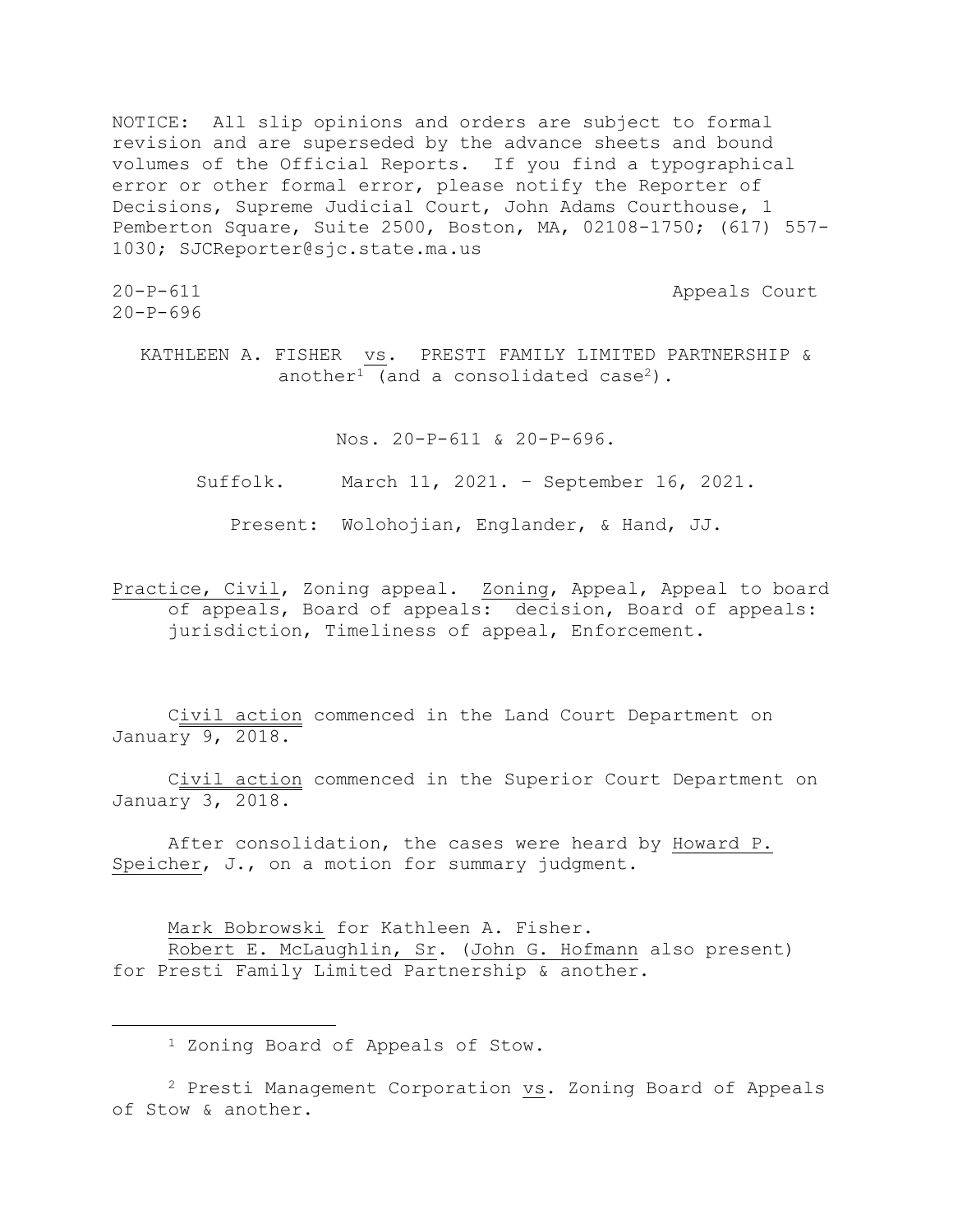WOLOHOJIAN, J. These two cases are before us on appeal from judgments entered following the decision of a Land Court judge allowing Presti Management Corporation's (Presti) motion to dismiss or, in the alternative, for summary judgment.<sup>3,4</sup> In essence, the question presented is whether the Land Court judge erred in concluding that, as a matter of law, Kathleen A. Fisher's appeals to the zoning board of appeals (board) of Stow (town) from the zoning enforcement officer's denial of her requests for zoning enforcement were untimely, thus depriving the board of jurisdiction. We conclude that although the zoning enforcement officer's letter of May 26, 2017, denying Fisher's requests for zoning bylaw enforcement against certain uses of property owned by Presti was an appealable decision from which Fisher did not timely appeal, her failure to appeal that decision did not foreclose her from pursuing the same or related

<sup>3</sup> We note that the motion was filed by Presti Family Limited Partnership, but that the judge's decision refers to the motion as that of Presti Management Corporation. Our use of "Presti" throughout this decision encompasses both Presti Family Limited Partnership and Presti Management Corporation, general partner of Presti Family Limited Partnership.

 $4$  The action underlying appeal no. 20-P-611 was brought in the Land Court, and the action underlying appeal no. 20-P-696 was brought in the Superior Court. At the request of the parties, the cases were consolidated, and a judge of the Land Court was designated pursuant to G. L. c. 211B, § 9, to hear the Superior Court case along with the Land Court case. Judgment entered in the Superior Court and in the Land Court. The two cases have been joined for appeal.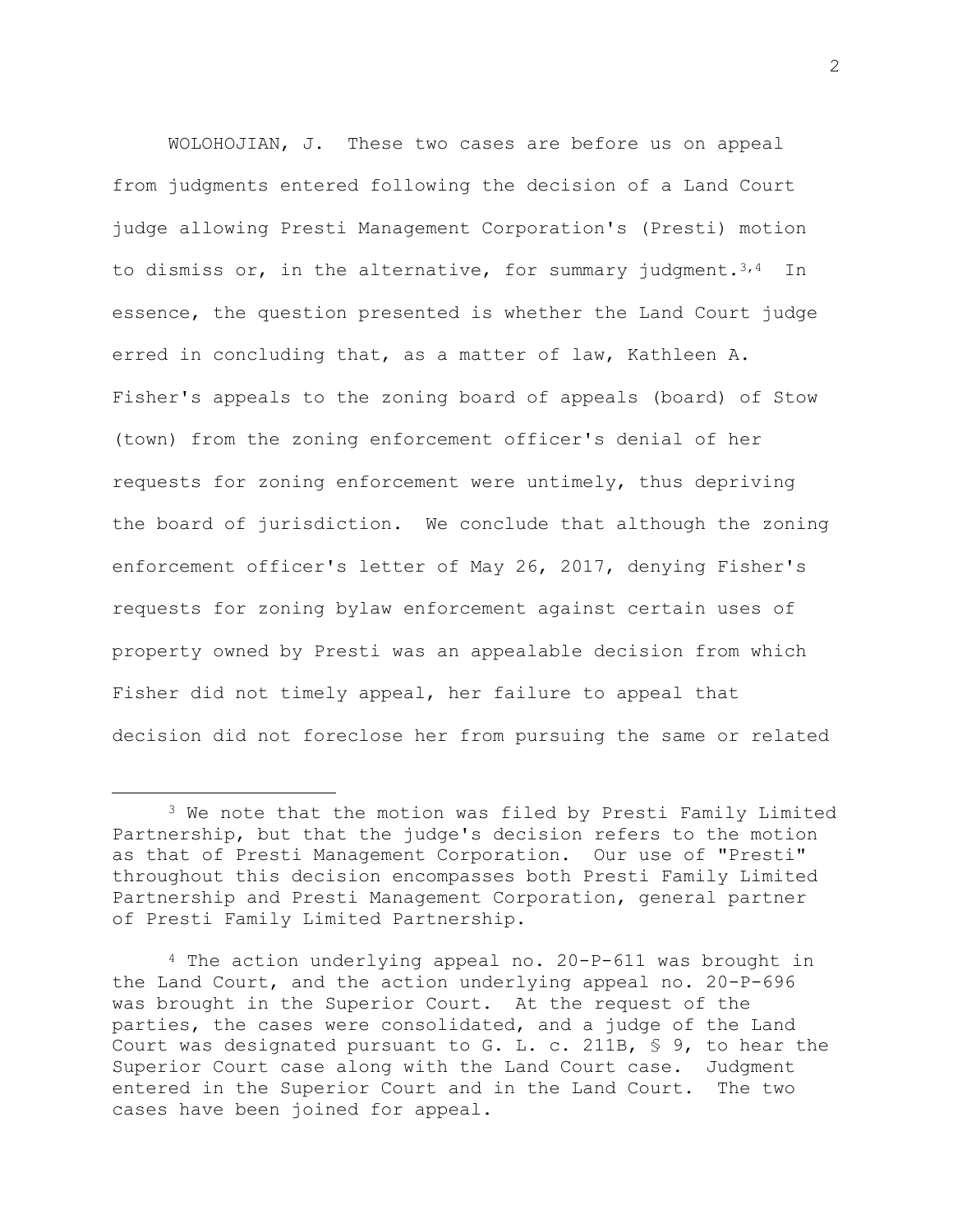relief through her timely appeals from the zoning enforcement officer's letters of June 30, 2017, and August 7, 2017, denying Fisher's subsequent requests for zoning enforcement against ongoing uses of Presti's property. We accordingly vacate the judgments.

Background. We review a summary judgment motion de novo, looking at the summary judgment record in the light most favorable to the nonmoving party. See 81 Spooner Rd., LLC v. Zoning Bd. of Appeals of Brookline, 461 Mass. 692, 699 (2012); Central St., LLC v. Zoning Bd. of Appeals of Hudson, 69 Mass. App. Ct. 487, 491 (2007).

On April 7, 2017, Fisher sent a letter (April 7 letter) requesting zoning bylaw enforcement to Craig Martin, the town building commissioner and zoning enforcement officer. She asked that Martin issue a "cease and desist order for the commercial traffic being generated [by Presti and his commercial tenants] along [her abutting] property." Fisher then pointed to certain provisions of the zoning bylaw, and asserted that Presti's use of its property had changed over time without Presti obtaining any special permits. Fisher also noted that vehicles using the Presti property had damaged three fences on her property.<sup>5</sup>

<sup>5</sup> Fisher enclosed correspondence between her and Presti in which she had asked that commercial use of Presti's property stop. This correspondence is not in the appellate record.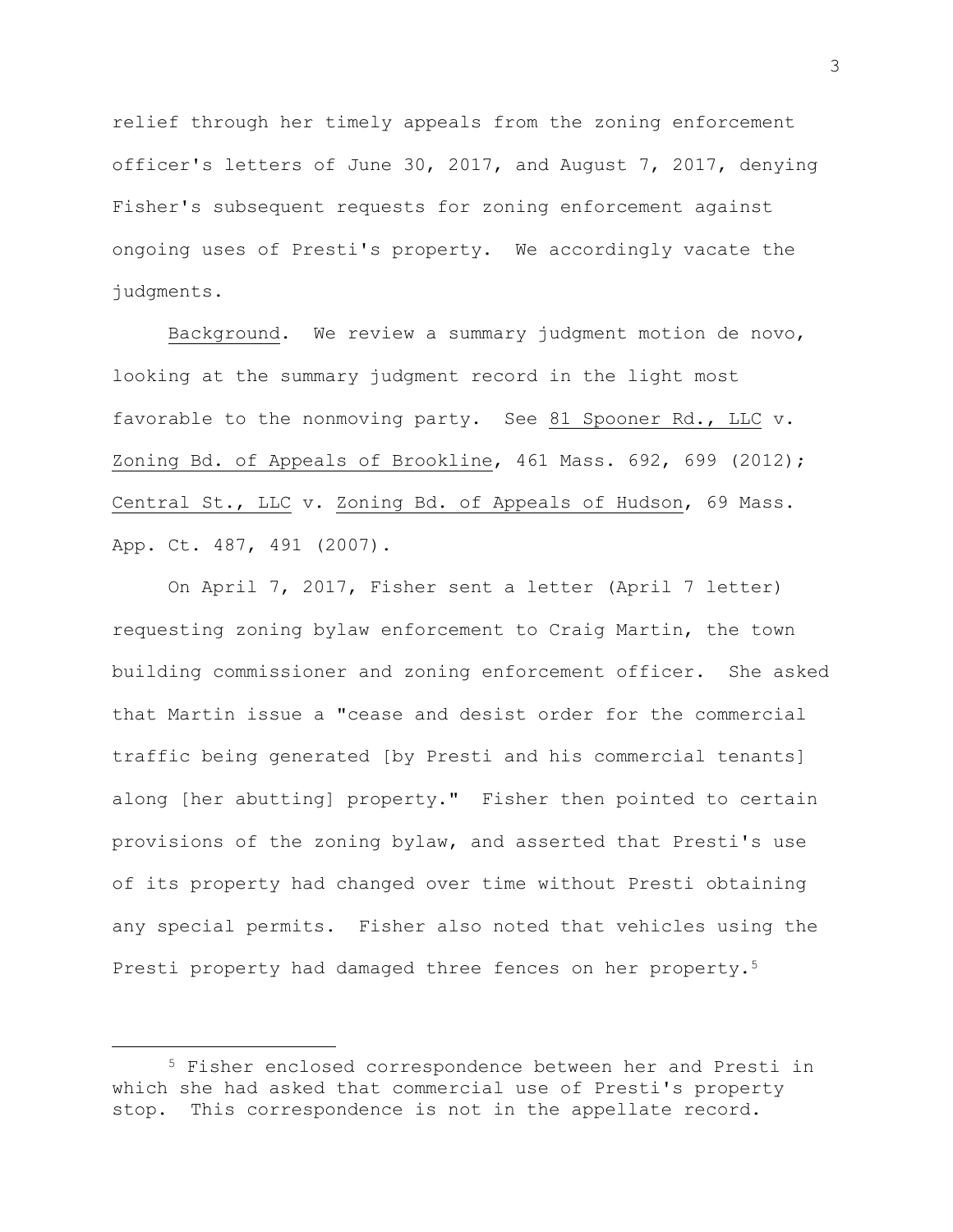Without having yet received a response to her April 7 letter, Fisher again wrote to Martin on May 22, 2017 (May 22 letter) "to ask that [he] stop the commercial traffic that is growing and increasingly dangerous and is in violation of the zoning regulations in [t]he [t]own." Fisher noted that Presti's property was "business zoned only and not commercial business or construction zoned," and identified several additional specific concerns about Presti's property and the activities being conducted there: (1) damage to the three fences on her property, some of which was caused by a Presti tenant that operated an automobile dealership; (2) the clearing of land and leaving of construction debris by another commercial tenant; (3) the removal of soil and trees from Presti's property, resulting in a loss of buffer between the business properties and Fisher's residential one; (4) removal of soil near the conservation land at the rear of Presti's property, and operation there of a commercial trucking and trash operation; (5) the parking by Presti's employees and tenants along Fisher's fence, an area that was a required buffer; (6) the increased noise, vibration, and shaking of Fisher's home due to the commercial uses of Presti's property; (7) the increased dust and dirt; and (8) the noise and traffic beginning as early as 5:30  $\underline{A.M.}$  seven days per week. Fisher closed the May 22 letter with the following: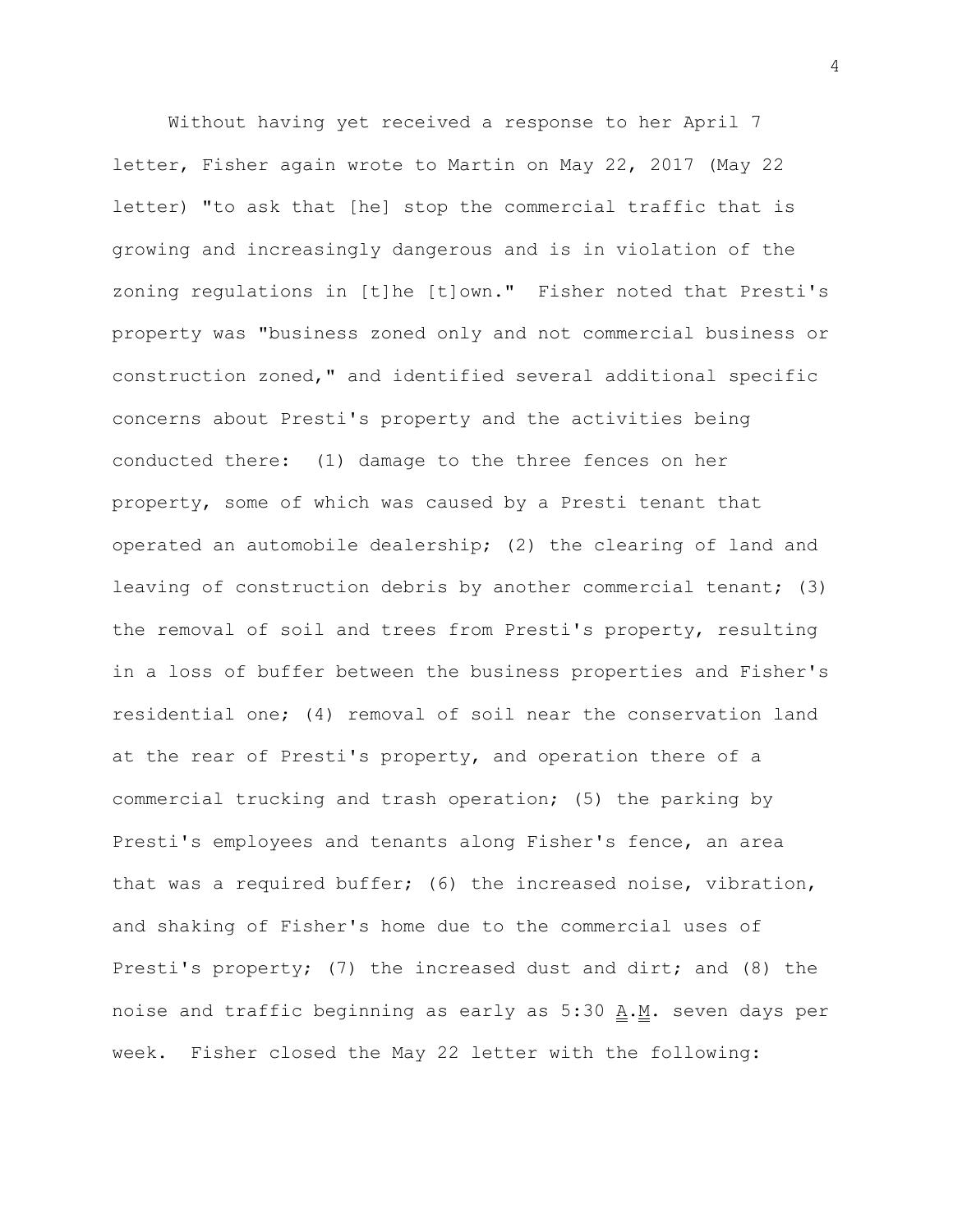"Please respond as to the status of the cease and desist order or please give me the proper documentation showing why you and the town believe [Presti] has the right to start up a commercial operation abutting residential properties without notice from [t]he [t]own . . . .

"I have owned my property longer than [Presti] and none of this is a grandfathered use."

On May 26, 2017, Martin responded in writing (May 26 letter) to both of Fisher's letters, which he identified as "requesting cease [and] desist action to stop commercial traffic on the [Presti] property" -- a characterization with which Fisher does not disagree. Martin noted that he had met with Richard Presti and had inspected the property. He stated that Presti's tenants were using the property to store "trucks, cars, snowplowing equipment, trailers, building [and] construction materials, piles of cord wood, wood chippers, clean dumpsters and school buses." But Martin concluded that these "types of uses" were "grandfathered, "<sup>6</sup> as he had concluded several years earlier, in 2010.<sup>7</sup> Martin also stated that he expected that

"After researching the building department files, the January 19, 2001 [z]oning [b]oard of [a]ppeals decision relative to the property and conducting a site visit on July 8, 2010 to view the stored materials which consisted

<sup>6</sup> Given its origins, we use the term "grandfather" only where necessary to reflect what is in the record. See Comstock v. Zoning Bd. of Appeals of Gloucester, 98 Mass. App. Ct. 168, 172 n.11 (2020).

<sup>7</sup> Martin had reached his 2010 conclusion in response to an inquiry from Presti. Specifically, Martin had stated, in a letter to Presti dated July 13, 2010: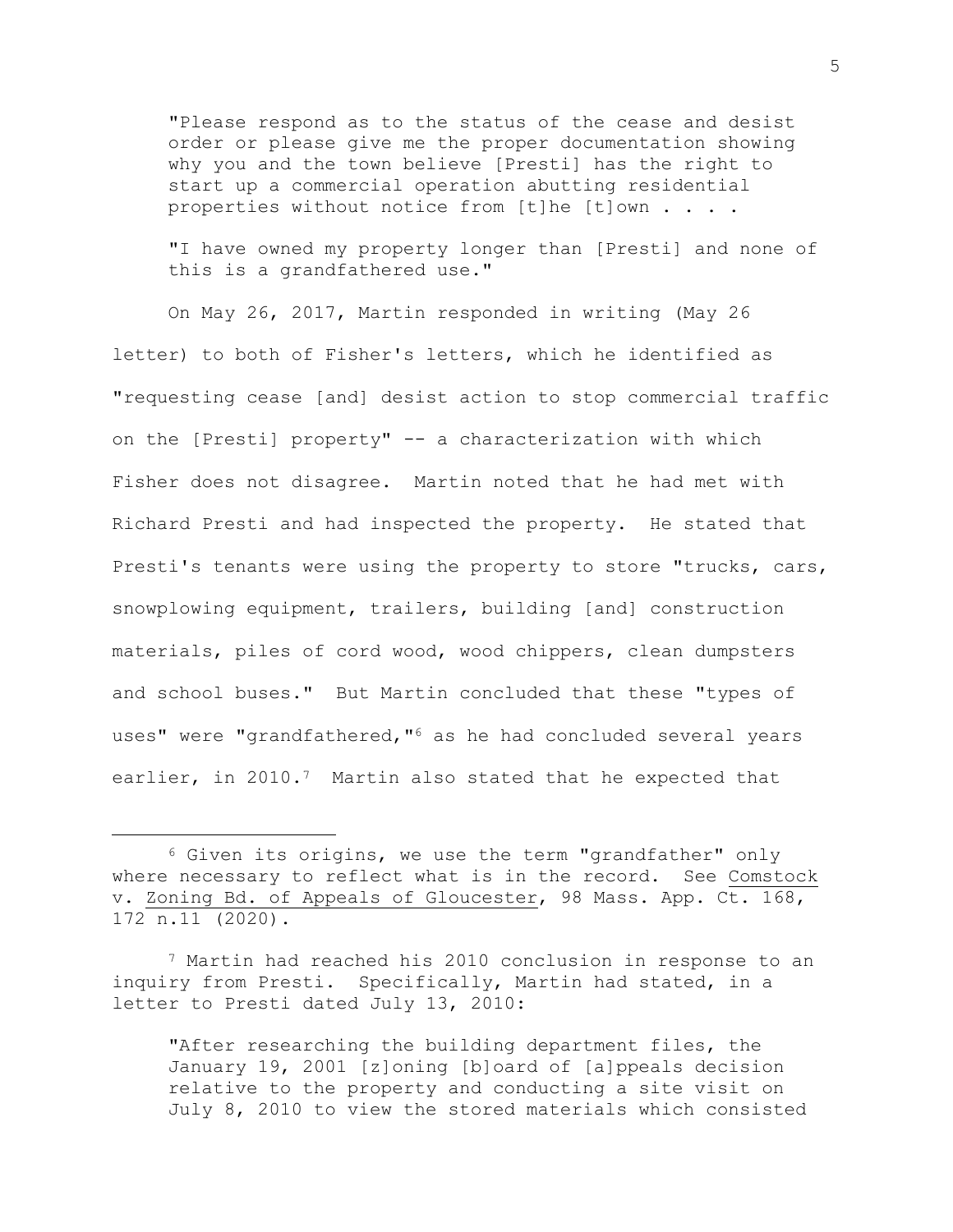traffic on and off Presti's property would be variable but that, in any event, he had no jurisdiction or control over traffic. Finally, Martin stated that he had met with Richard Presti to evaluate the excavation activity near the conservation land and that he (Martin) had provided direction on protecting the adjacent land and providing stabilization and erosion control. Martin's May 26 letter concluded with an invitation to Fisher to contact the building department should she need any further information. The May 26 letter did not inform Fisher that it was an appealable decision or what the process was for appeal. Nonetheless, Fisher acknowledged in her deposition that she "understood [Martin] was not going to give [her] the relief [she was] seeking." Fisher did not file an appeal to the board within thirty days of the May 26 letter.

Fisher next wrote to Martin on June 8, 2017 (June 8 letter). Fisher repeated her various complaints about the uses of Presti's property, and tied them to specific provisions of the town's zoning bylaw. She wrote that she did not believe the uses were "grandfathered" and that she had been unaware of

of pickup trucks, cars, snowplowing equipment, trailers, building materials, piles of cord wood, wood chipper and school buses, it is my determination that these types of uses are the same or consistent with the past uses of the site recognized as grandfathered uses by the [z]oning [b]oard of [a]ppeals and that no [s]pecial [p]ermits are required."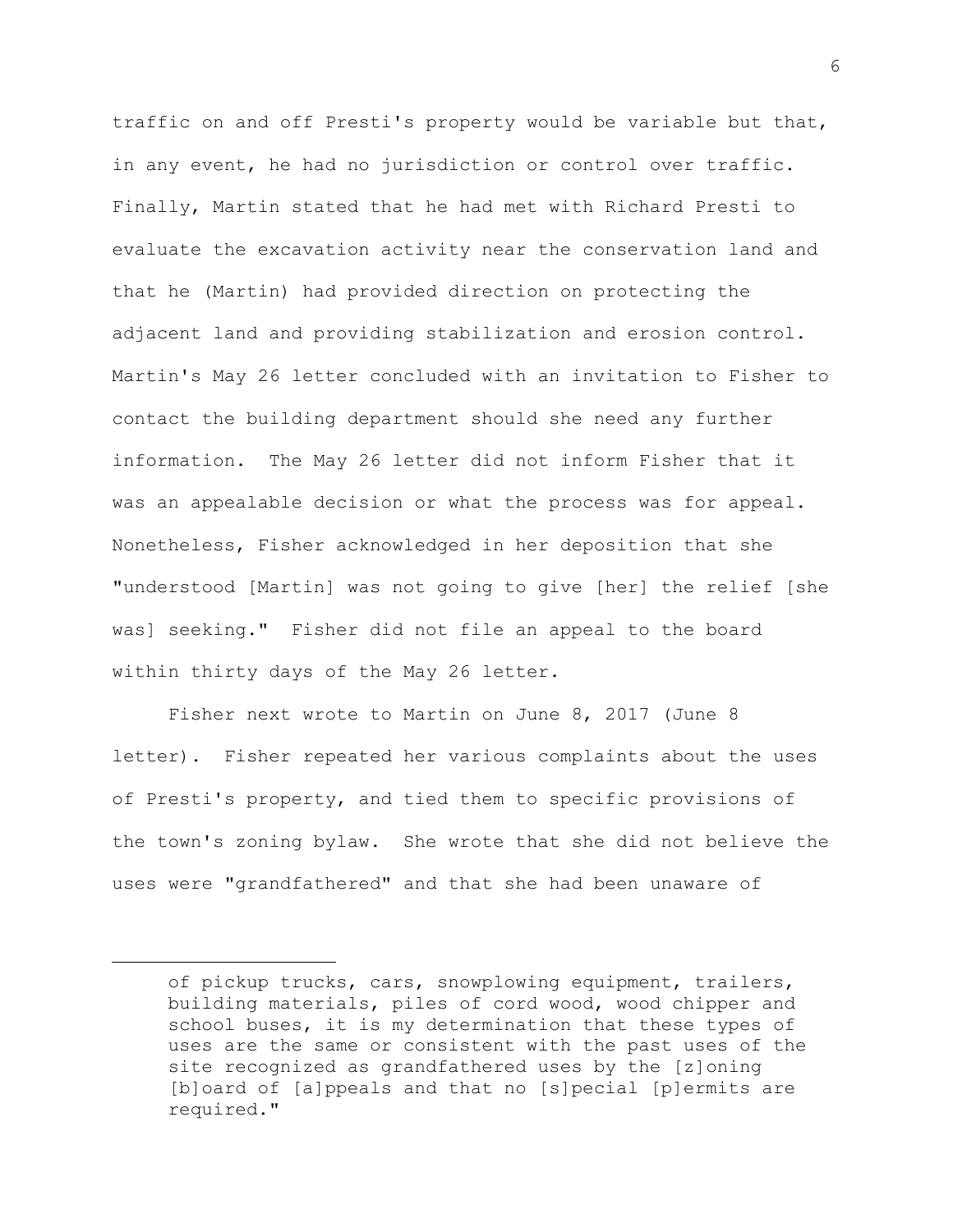Martin's 2010 letter previously concluding they were protected. She also identified several new issues: installation of a new garage door and renovation of the inside of the building on Presti's property (for which she requested copies of all permits issued), excessive lighting on the property, an old engine stored in the open, and a conflict that had arisen when she tried to make a video recording of activity on Presti's property.

Martin responded in writing on June 30, 2017 (June 30 letter). Martin stated he had been unable to find any building permits for the building's interior wall construction and garage door. He provided further information about the soil removal and also stated that the volume of soil removed was below that requiring a permit, and that he had scheduled a meeting with Presti to discuss the remaining items in Fisher's June 8 letter. Martin further stated, "[i]f in the end you do not accept my conclusions you may file an appeal with the [z]oning [b]oard of [a]ppeals."

Almost one month later, on July 24, 2017, counsel for Fisher wrote to Martin, asking that Martin provide his "opinion concerning all the items specified in Ms. Fisher's correspondence. Specifically, Ms. Fisher's correspondence requests zoning enforcement for all the current uses by all the tenants at the [Presti] [p]roperty."

7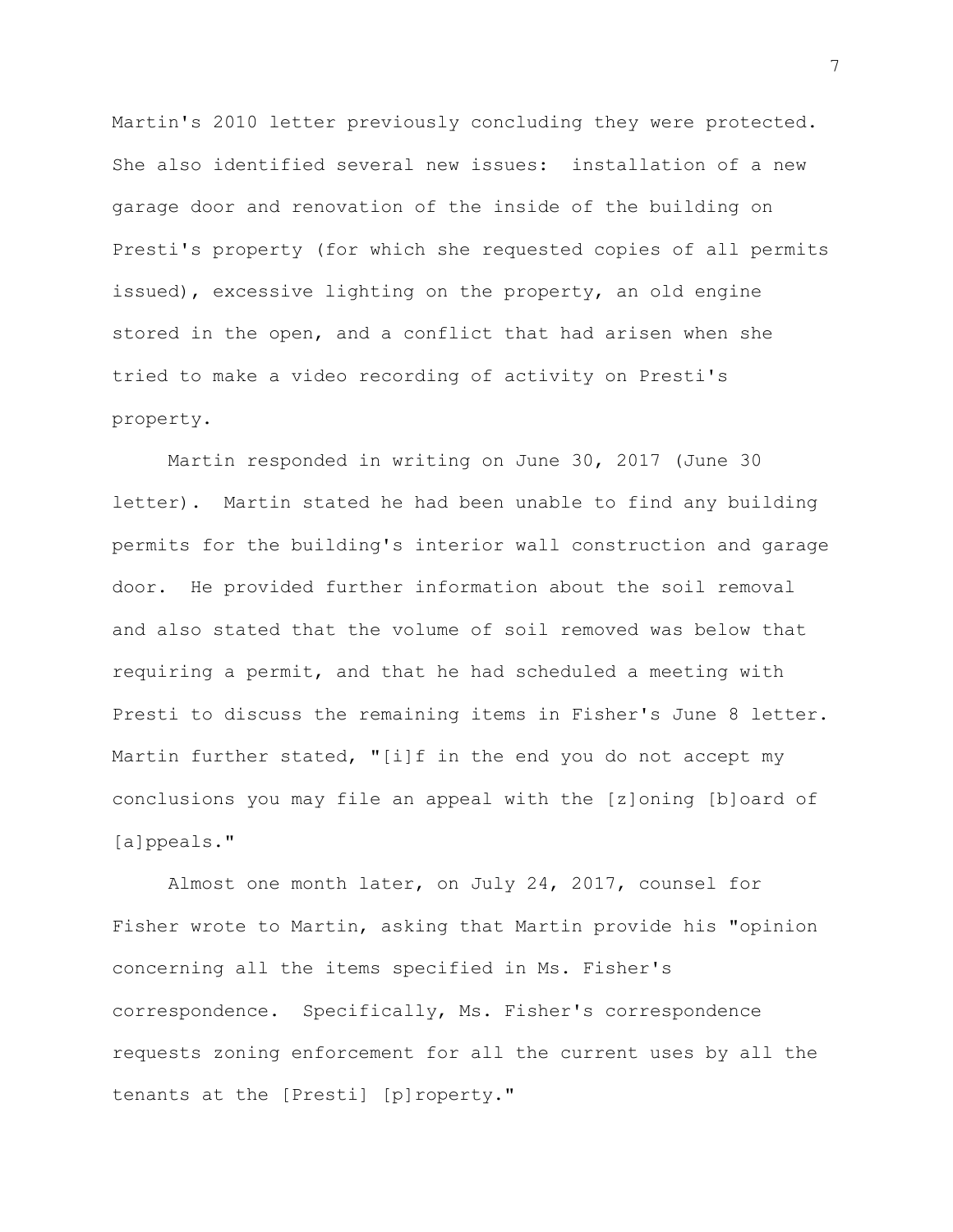On July 31, 2017, Fisher appealed Martin's June 30 denial of zoning relief to the board.

On August 7, 2017, Martin responded to the letter from Fisher's counsel (August 7 letter), and provided specific reasons for his decision not to issue a cease and desist order for the five activities identified in Fisher's June 8 letter: (1) based on his own knowledge and observations of the Presti property since 1946, Martin concluded that "automotive display, sales, service, tire repair, body shop, landscape equipment storage, and school bus parking" were longstanding uses; (2) a named construction company was not a tenant at Presti's property; (3) lighting was used for security and was "Full Cut Off, LED"; (4) Martin found no violations regarding "vehicle parking, landscaped buffer [and] traffic on and off the site"; and (5) "environmental concerns, odor, gas or oil storage should be" addressed to other town departments. Martin also concluded that personal disputes between Fisher and Richard Presti were outside Martin's jurisdiction. On August 30, 2017, Fisher filed with the board an appeal from Martin's August 7 letter.

Fisher's appeals from Martin's June 30 and August 7 letters were consolidated by the board. After a hearing on both appeals, the board issued a detailed decision in which it affirmed in part and reversed in part Martin's denials of Fisher's requests for zoning enforcement. As set forth in more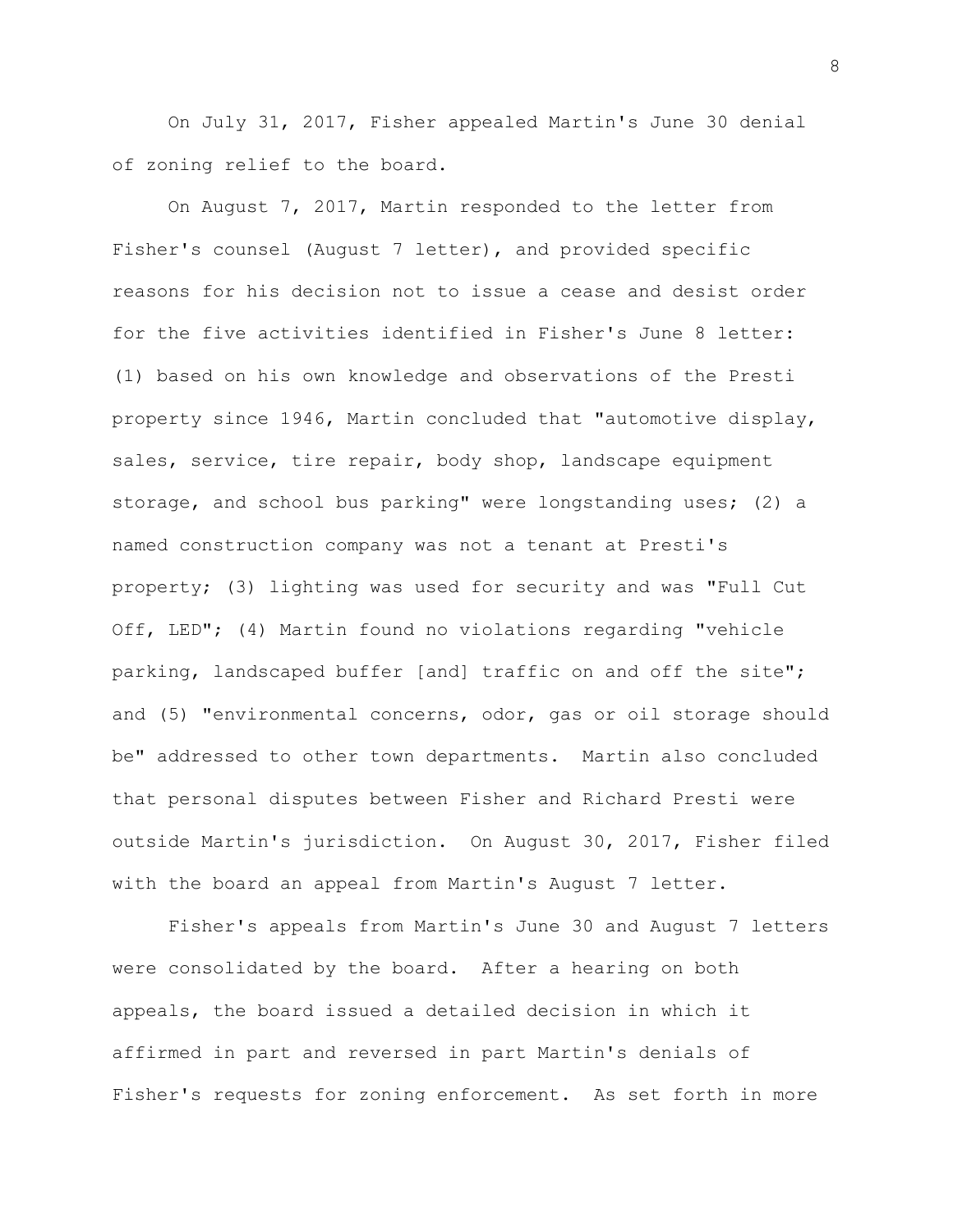detail in the margin,  $8$  the board determined that certain uses of Presti's property were neither permitted nor "grandfathered"; in those instances, the board reversed Martin's decisions and determined that Presti needed to apply for special permits or, failing such application, to cease and desist the activity. The board concluded that the remaining uses were lawfully nonconforming or else did not constitute a change or expansion of a preexisting nonconforming use.

Fisher appealed the board's decision to the Land Court, while Presti appealed to the Superior Court. See G. L. c. 40A, § 17. As we noted above, those actions were consolidated and assigned to a judge of the Land Court, where Presti moved to dismiss, or in the alternative, for summary judgment, on the ground that Fisher's appeals to the board were untimely.9 Fisher opposed the motion, as did the town defendants. Ultimately the

<sup>9</sup> Presti did not challenge the timeliness of Fisher's appeals before the board, but instead raised the issue for the first time before the Land Court judge. Neither party has argued or briefed the question whether Presti's failure to challenge the timeliness of the appeals before the board resulted in waiver. Accordingly, we do not consider this interesting question, the answer to which may turn on whether the deadline imposed by G. L. c. 40A, § 15, is a requisite for a board of appeals to have subject matter jurisdiction.

<sup>&</sup>lt;sup>8</sup> Specifically, the board determined that the following were not permitted or "grandfathered": (a) the outside display or storage of vehicles other than automobiles, (b) the contractor, landscaper and tree business, with associated storage of equipment, including containers, and (c) lighting fixtures that did not comply with the zoning bylaw.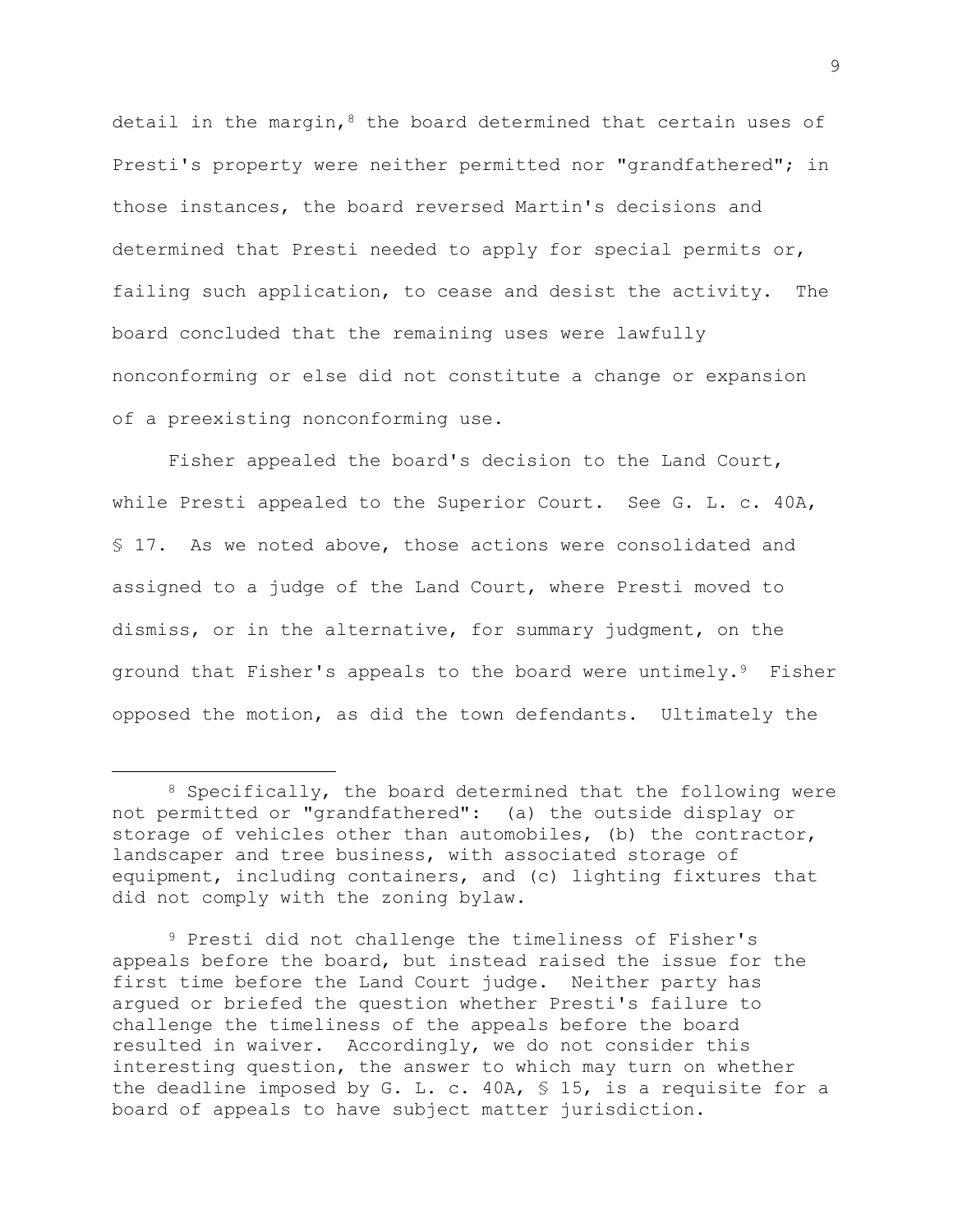judge concluded that Fisher's April 7 and May 22 letters were zoning enforcement requests and that Martin's May 26 letter in response was an appealable decision as to those requests. It was undisputed that Fisher did not timely appeal Martin's May 26 letter. The judge ruled that Fisher's subsequent letters to Martin could not, in essence, revive or extend the appeals period and, accordingly, the judge concluded that the appeals were untimely and the board's decision was a nullity.

Before us now are Fisher's appeals, in which the town has not joined.

Discussion. 1. Timeliness of appeal. There is no dispute that Fisher failed to appeal to the board within thirty days of Martin's May 26 letter; there is equally no dispute that she did appeal within thirty days of Martin's June 30 and August 7 letters. The question is whether Martin's May 26 letter was an appealable decision for purposes of G. L. c.  $40A$ , § 8, such that the consequences of Fisher's failure to appeal from it could not be bypassed by her subsequent letters seeking similar zoning enforcement. See Gallivan v. Zoning Bd. of Appeals of Wellesley, 71 Mass. App. Ct. 850, 857 (2008).

Fisher argues that Martin's May 26 letter was not an appealable decision for two reasons. First, she contends that her April 7 and May 22 letters (to which the May 26 letter responded) were limited to requesting zoning enforcement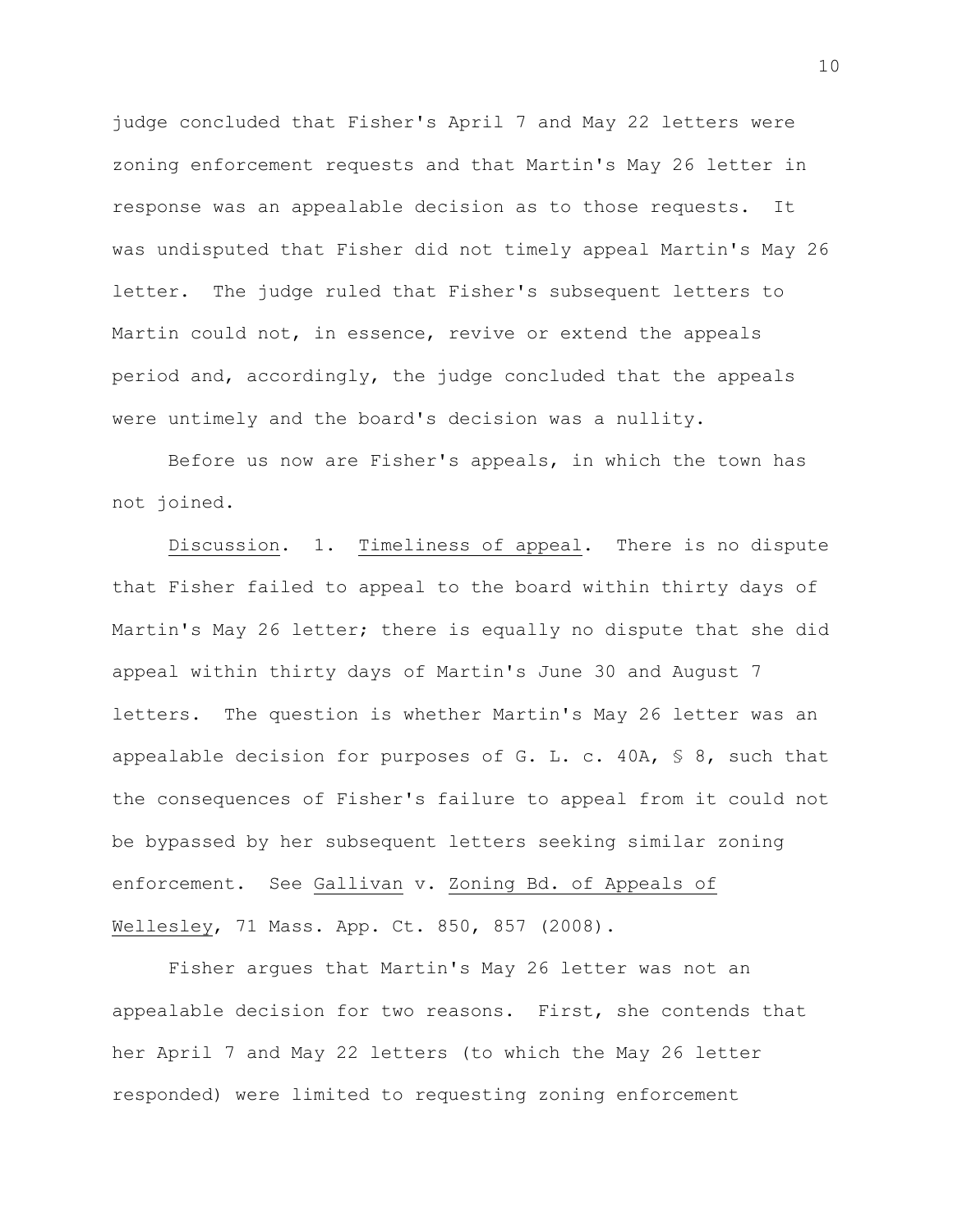regarding "commercial traffic" on Presti's property. Second, she contends that the May 26 letter was not sufficiently definitive to constitute an appealable decision. In the alternative, Fisher argues that her subsequent zoning enforcement requests were not foreclosed to the extent they raised new issues not encompassed in her April 7 and May 22 letters. We address each of these contentions in turn.

2. Nature and scope of Fisher's April 7 and May 22 letters. Under G. L. c. 40A, § 7, any person may make a request in writing to the building inspector (or other officer charged with zoning enforcement) to enforce zoning ordinance or bylaw "against any person allegedly in violation of the same." We agree with the Land Court judge that Fisher's April 7 and May 22 letters were written requests for zoning relief. Fisher does not now contend otherwise. However, she argues that she was only seeking zoning enforcement with respect to "commercial traffic" on Presti's property.<sup>10</sup> We disagree.

In her April 7 letter, Fisher stated that she was "asking the [t]own . . . to enforce the zoning bylaws on [Presti's]

11

<sup>&</sup>lt;sup>10</sup> Fisher appears to have taken a more aggressive position before the Land Court judge, arguing that the April 7 and May 22 letters were not zoning enforcement requests at all. On appeal to this court, her position is more limited in the sense that she acknowledges that the letters were zoning enforcement requests, but argues that the scope of the requests was limited to seeking to stop commercial "traffic" on the property.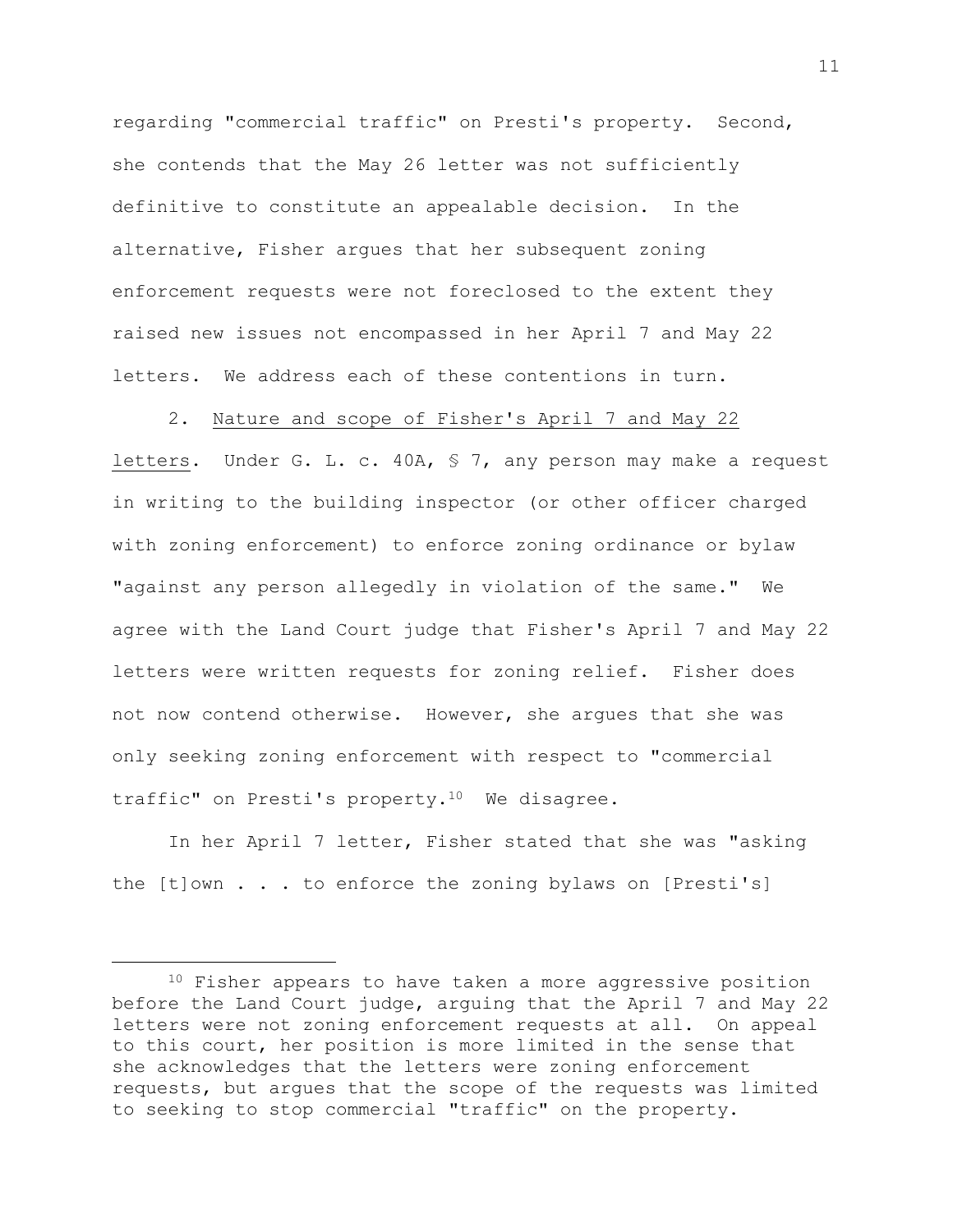properties" and to "issue a cease and desist order for the commercial traffic being generated along [her] property." Fisher did not define what she meant by "commercial traffic," but she also referred to it as "commercial use" of the property. Fisher's specific concerns about the "commercial use" were contained in a letter she sent to Richard Presti and that she attached to her April 7 letter. Fisher, though, has not included the attachment in the appellate record; nor does it appear that she included it in the summary judgment record below. Thus, although Fisher uses the terms "commercial use" and "commercial traffic" interchangeably in her April 7 letter, it is not altogether apparent what she intended the scope of either term to be.

Regardless, in her May 22 letter, Fisher characterized her April 7 letter as seeking a "cease and desist order on commercial activity on [Presti's] properties." (emphasis added). "Commercial activity" is synonymous with "commercial use" and certainly broader than "commercial traffic." Moreover, Fisher clarified the scope of her request by enumerating a series of specific concerns going beyond commercial "traffic," including damage to fences on her property, removal of soil and trees, removal of a buffer, operation of a commercial trucking and trash operation, "and who knows what else." As before, Fisher also requested that a cease and desist order be issued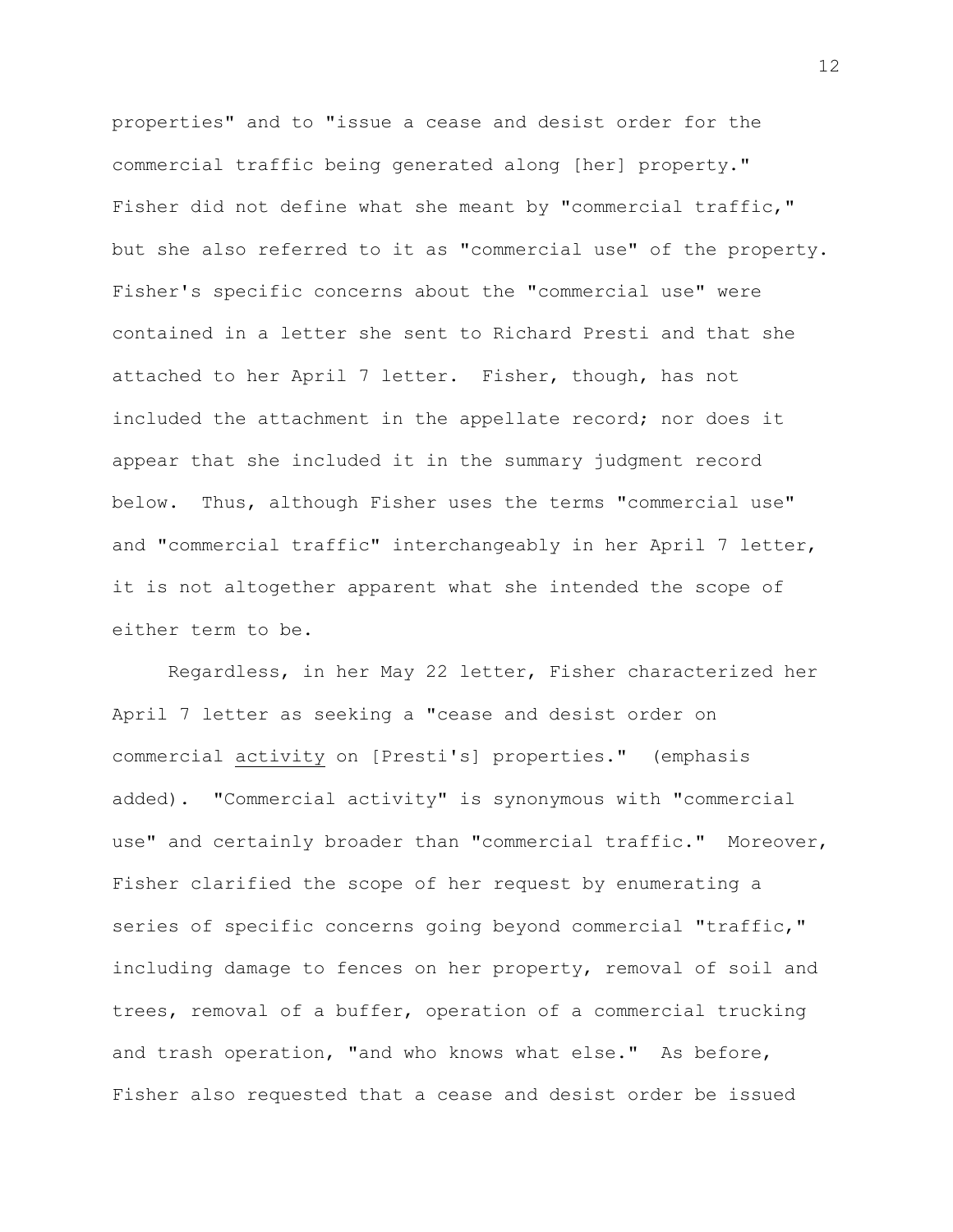because "commercial use does not belong in the business zoned area" (emphasis added). And she closed her May 22 letter by noting that Presti did not have "the right to start up a commercial operation abutting residential properties" (emphasis added). Thus, although it is true that Fisher requested zoning enforcement with respect to commercial traffic on Presti's property, her request was not confined to traffic alone. Fisher repeatedly made reference to commercial "use," "activity," and "operation" -- all terms extending beyond traffic. Moreover, she identified specific uses of the Presti property, most of which were not traffic-related.

3. Nature and scope of Martin's May 26 letter. Similarly, although it is true that Martin referred to Fisher's letters as requesting a cease and desist order to stop "commercial traffic," the remainder of his May 26 letter makes clear that he understood Fisher was more broadly challenging the commercial uses of Presti's property. Among other things, Martin stated that he inspected the property "regarding current uses and traffic" (emphasis added). He identified several nontraffic uses of the property, including "storing materials which consist of trucks, cars, snowplowing equipment, trailers, building [and] construction materials, piles of cord wood, wood chippers, clean dumpsters and school buses." Martin also stated that he had evaluated the excavated area of the Presti property.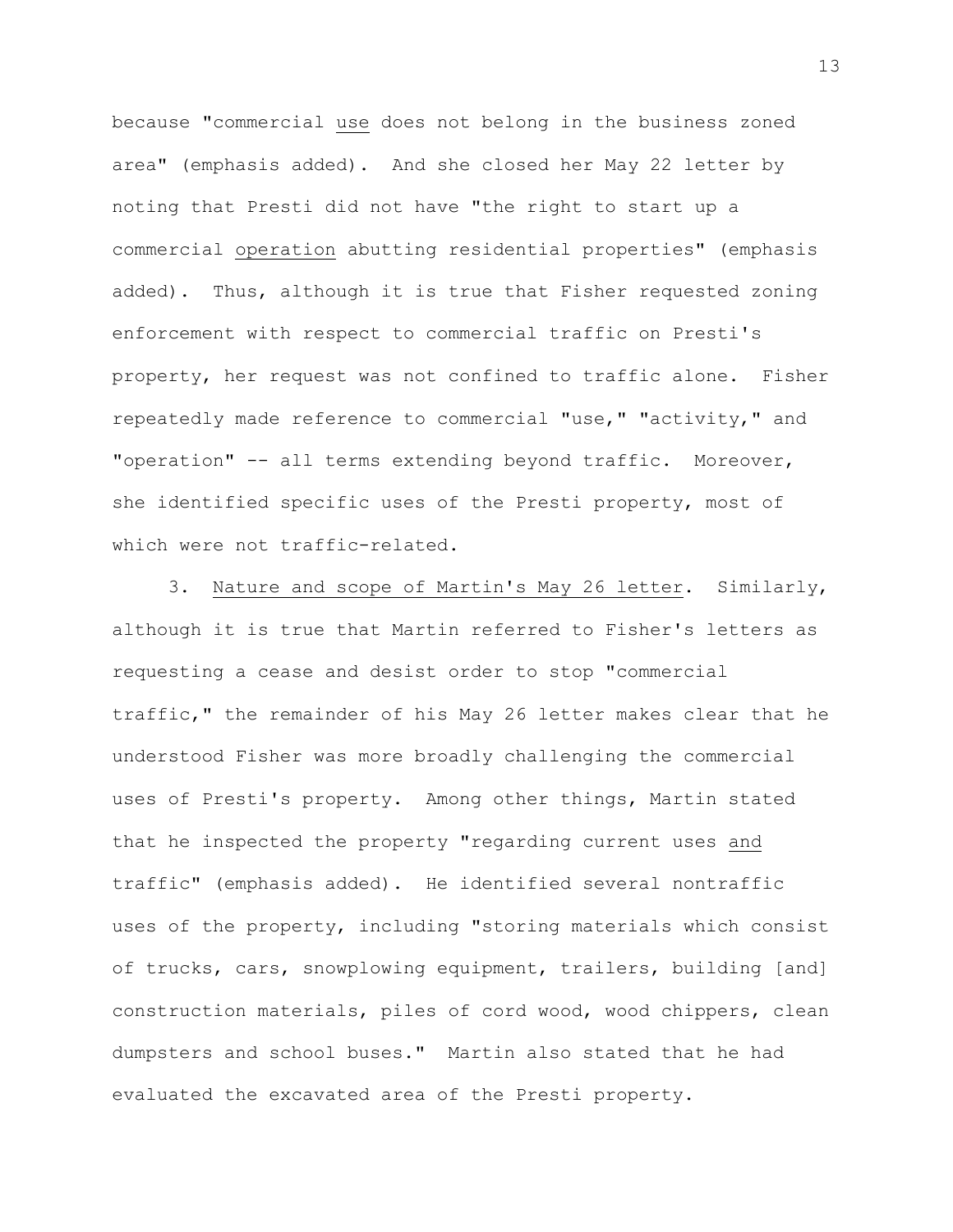Furthermore, Martin enclosed and referenced his earlier letter of July 13, 2010, to Presti in which Martin had concluded that storage of various materials<sup>11</sup> was "grandfathered." In short, Martin's May 26 letter indicated that he understood Fisher to have challenged various commercial uses of Presti's property, and not simply traffic, and the scope of his response was consistent with the scope of her zoning enforcement requests.

What remains is whether Martin's May 26 letter constituted an appealable decision under G. L. c. 40A,  $\frac{1}{5}$  8,<sup>12</sup> so as to trigger the thirty-day appeal period applicable under G. L. c. 40A, § 15.<sup>13</sup> Relying on Pepin v. Belrose, 15 LCR 284, 286 (2007), the Land Court judge understood this question to turn on whether Martin's May 26 letter was "sufficiently definitive to constitute an 'order or decision,' tantamount to a refusal to enforce the [b]ylaw." Neither the Supreme Judicial Court nor the Appeals Court has used this precise formulation. Instead, our appellate cases have spoken in terms of whether the

<sup>11</sup> The "stored materials" listed in the 2010 letter consisted of "pickup trucks, cars, snowplowing equipment, trailers, building materials, piles of cord wood, wood chipper, and school buses."

<sup>&</sup>lt;sup>12</sup> General Laws c. 40A,  $\frac{12}{12}$  servides that an appeal may be taken by any person aggrieved "by reason of his inability to obtain a permit or enforcement action."

<sup>&</sup>lt;sup>13</sup> General Laws c. 40A, § 15, provides that any appeal under § 8 "shall be taken within thirty days from the date of the order or decision which is being appealed."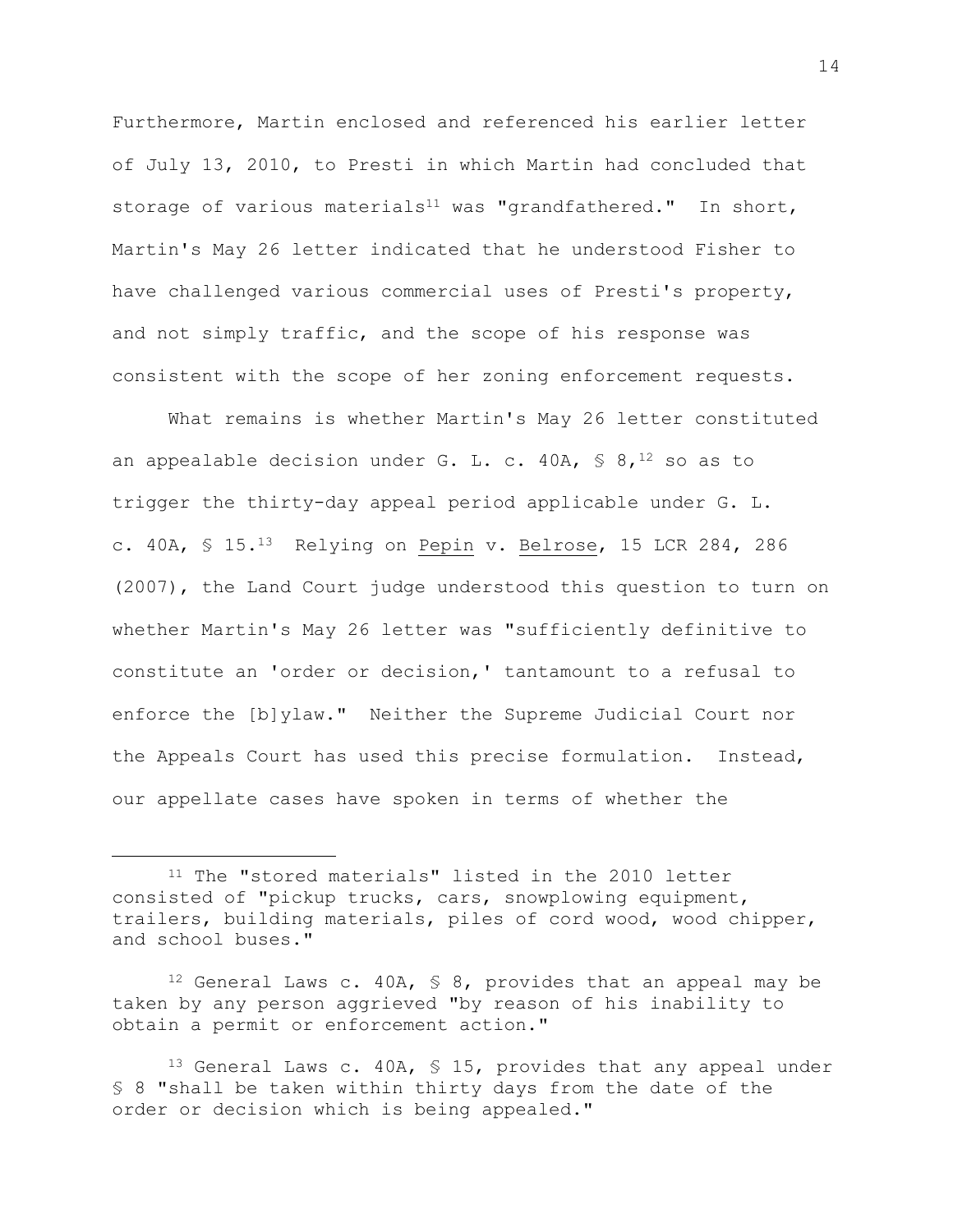aggrieved party has received "adequate notice" of the adverse decision and therefore has the ability to comply with the thirty-day appeal period. See Connors v. Annino, 460 Mass. 790, 796 (2011) ("Where the 'decision' of the building commissioner is the issuance of a building permit, it is reasonable and consistent with the statutory scheme to require the aggrieved party to comply with the route prescribed in §§ 8 and 15 if the party has adequate notice of the permit's issuance and therefore an ability to meet the thirty-day limitation period imposed by those two sections"); Gallivan, 71 Mass. App. Ct. at 859-860. Although differently phrased, the inquiry under either formulation is in substance essentially the same: that is, did a zoning enforcement officer's written communication adequately notify the recipient of the officer's adverse decision. If it did, then that is the date from which the thirty-day appeals period runs.<sup>14</sup> See Vokes v. Avery W. Lovell, Inc., 18 Mass. App. Ct. 471, 479 (1984) (concluding that "the date on which a zoning enforcement officer responds in writing to a § 7 request for enforcement creates the appealable decision contemplated by § 8 and becomes the date for measuring the thirty-day appeal period set forth in § 15").

<sup>14</sup> There is no claim in this case that Fisher did not receive Martin's May 26 letter.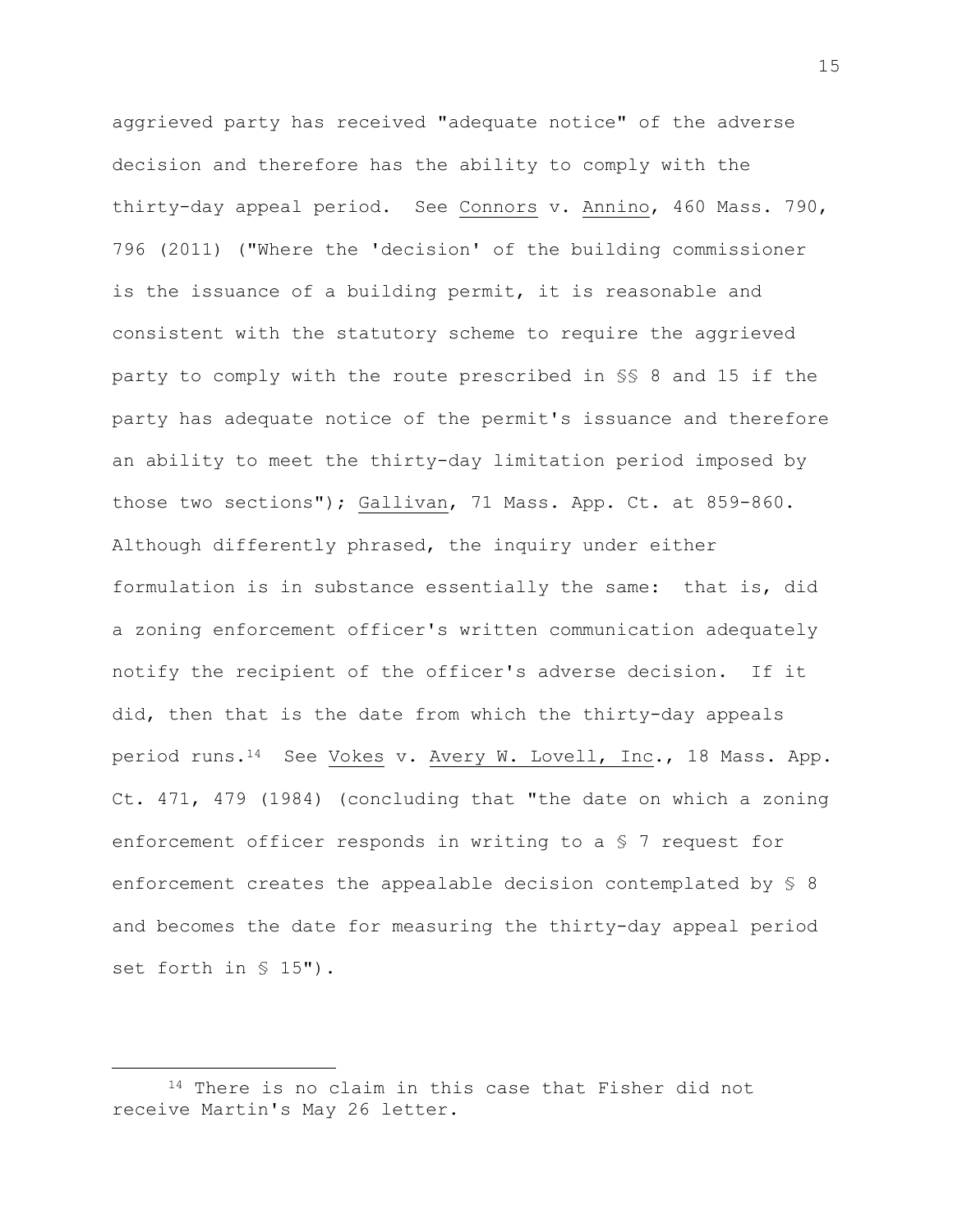By this measure, Martin's May 26 letter was an appealable decision for purposes of G. L. c. 40A, § 8. The May 26 letter informed Fisher that Martin had looked into her complaints and that the commercial uses of Presti's property were preexisting nonconforming uses. See G. L. c. 40A, § 7 (zoning enforcement officer "shall notify, in writing, the party requesting such enforcement of any action or refusal to act"). This was sufficient to put her on notice that she had not obtained enforcement action with respect to the commercial uses and activities identified in her April 7 and May 22 letters. See G. L. c. 40A, § 8. Fisher does not contend, nor does the summary judgment record contain any information to suggest, that the May 26 letter was inadequately worded to inform her that Martin refused her requested zoning enforcement. To the contrary, her position at summary judgment was that the letter "speaks for itself," and she acknowledged that she "understood [Martin] was not going to give [her] the relief [she was] seeking." Although it is true that Martin invited Fisher to contact the building department if she needed further information, and it is also true that he did not explicitly inform her that she had a right to appeal, the relevant inquiry is whether Fisher received adequate notice that Martin was refusing the enforcement relief Fisher had requested in her April 7 and May 22 letters. See Connors, 460 Mass. at 797;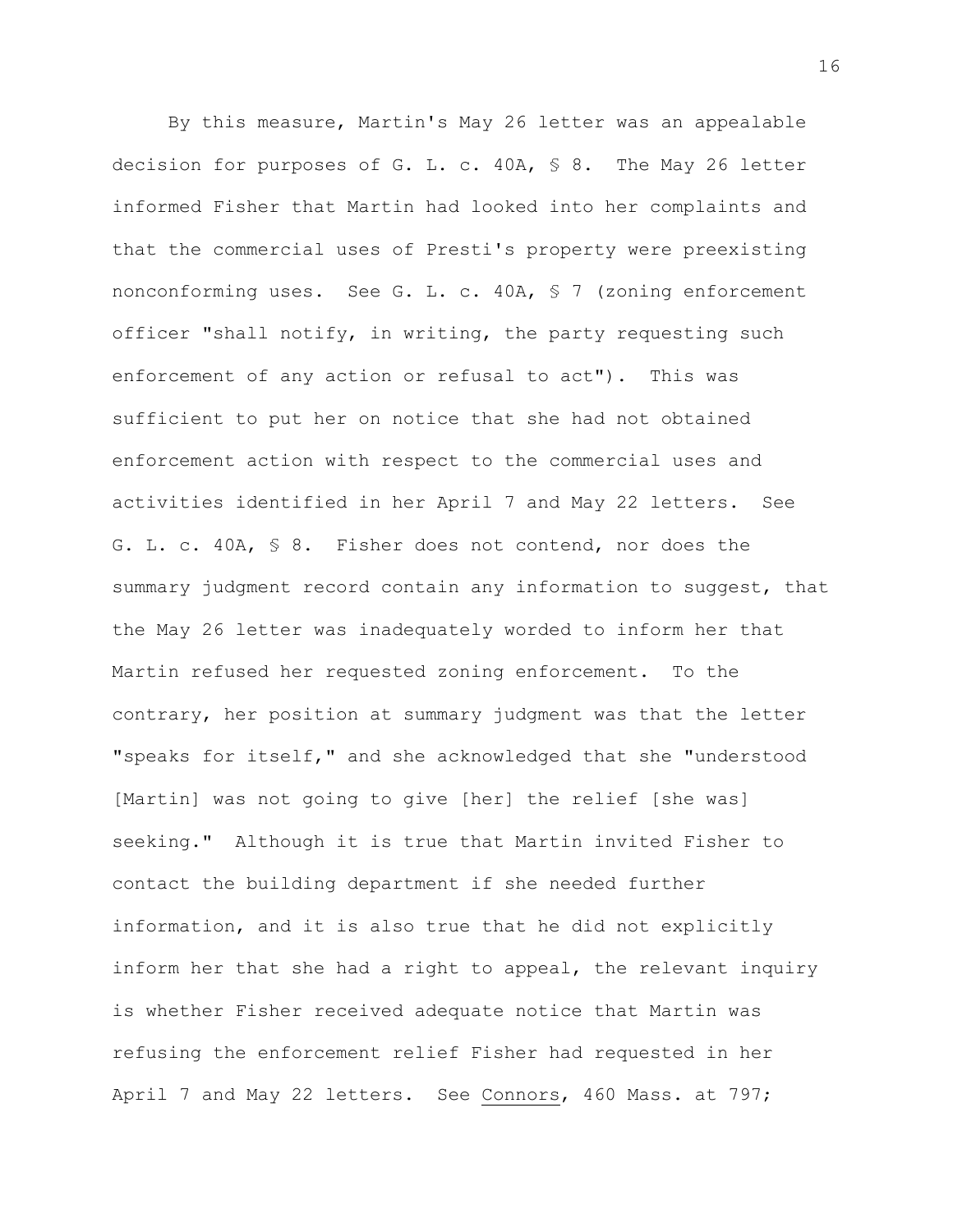Miles-Matthias v. Zoning Bd. of Appeals of Seekonk, 84 Mass. App. Ct. 778, 782-783 (2014).

4. Effect of failure to appeal within thirty days of Martin's May 26 letter. Where an aggrieved party has adequate notice of the issuance of a building permit, "the party 'may not lawfully bypass [a timely appeal to the zoning board of appeals] and subsequently litigate the question by means of a request for enforcement under G. L. c. 40A, § 7'" (emphasis added). Connors, 460 Mass. at 796, quoting Gallivan, 71 Mass. App. Ct. at 857. The question presented here is whether a similar rule should apply to successive requests for zoning bylaw enforcement challenging ongoing uses of property. We think it should not. Except for the "indirect effects of the statute of repose provisions set forth in G. L. c. 40A, § 7,"<sup>15</sup> the Legislature has

<sup>15</sup> General Laws c. 40A, § 7, provides in relevant part:

<sup>&</sup>quot;If real property has been improved by the erection or alteration of [one] or more structures and the structures or alterations have been in existence for a period of at least [ten] years and no notice of an action, suit or proceeding as to an alleged violation of this chapter or of an ordinance or by-law adopted under this chapter has been recorded in the registry of deeds for the county or district in which the real estate is located or, in the case of registered land, has been filed in the registry district in which the land is located within a period of [ten] years from the date the structures were erected, then the structures shall be deemed, for zoning purposes, to be legally non-conforming structures subject to section 6 and any local ordinance or by-law relating to non-conforming structures."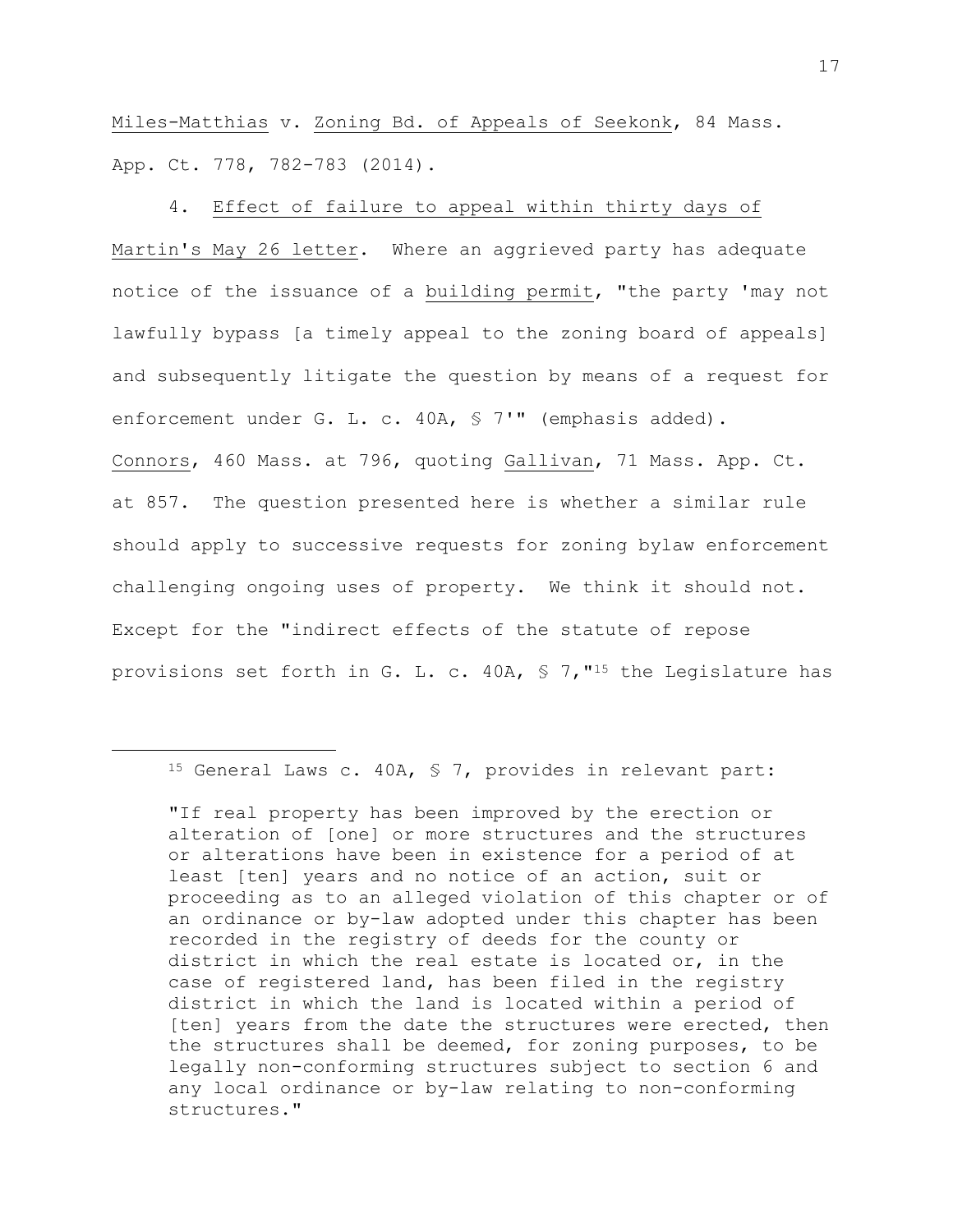placed "no express statutory limitation on when [an] enforcement request need be filed." Barkan v. Zoning Bd. of Appeals of Truro, 95 Mass. App. Ct. 378, 385 (2019). This makes sense because uses of real property may evolve or change over time, an aggrieved person may not know of the precise contours, extent, or even existence of all uses of property at the same point in time, and because towns have an ongoing interest in the use of property within their boundaries. See Connors, supra at 798 & n.9. In addition, we have found nothing either in our case law or in c. 40A that forecloses multiple or successive requests for zoning bylaw enforcement by different aggrieved persons (such as other abutters).<sup>16</sup> Moreover, a property owner should not acquire

<sup>16</sup> Indeed, G. L. c. 40A, § 8, appears to provide a right to appeal a zoning officer's enforcement denial only to persons who initially sought such relief from the officer: "any person aggrieved by reason of his inability to obtain a permit or enforcement action from any administrative officer" may appeal (emphasis added). Other equally aggrieved persons (such as other abutters) do not appear to have a right to appeal an enforcement officer's decision denying zoning enforcement if they did not join in the original enforcement request. The statutory language appears to contemplate, therefore, that each abutter must make his or her own enforcement request in order to seek zoning board review. The language of § 8 stands in contrast to that contained in §§ 13 and 17, neither of which contains the limiting pronoun "his," but instead speak only of "any aggrieved person." We merely here note the difference in language between § 8 and §§ 13 and 17, without intending to offer any view on the question left open in Green v. Zoning Bd. of Appeals of Southborough, 96 Mass. App. Ct. 126, 129 (2019) (open question whether aggrieved person who did not join in another's appeal to zoning board could nonetheless appeal board's decision under § 17).